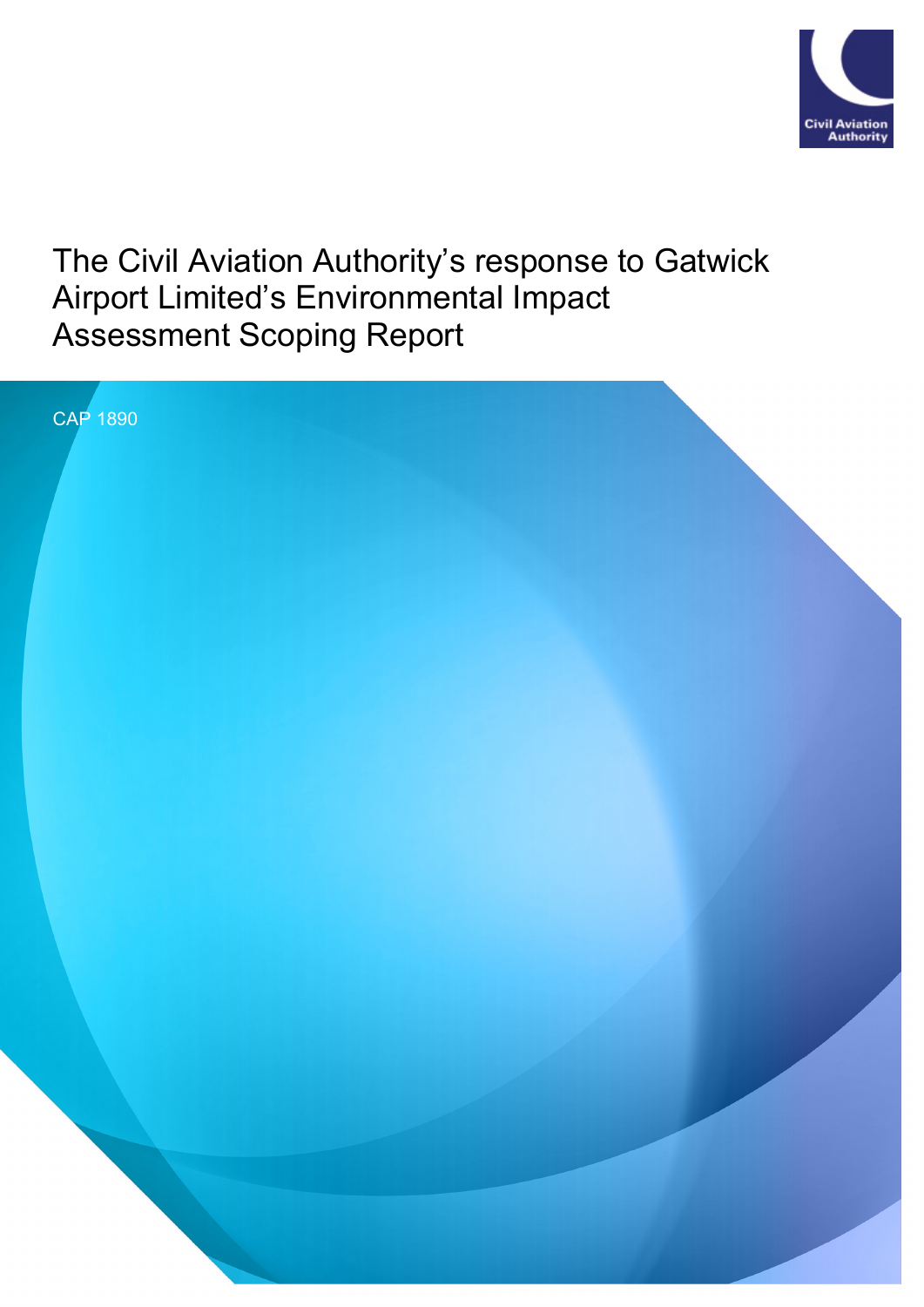#### **Published by the Civil Aviation Authority, 30 September 2019**

Civil Aviation Authority Aviation House Gatwick Airport South West Sussex RH6 0YR

You can copy and use this text but please ensure you always use the most up to date version and use it in context so as not to be misleading, and credit the CAA.

First published 2019 Second edition

The latest version of this document is available in electronic format at: www.caa.co.uk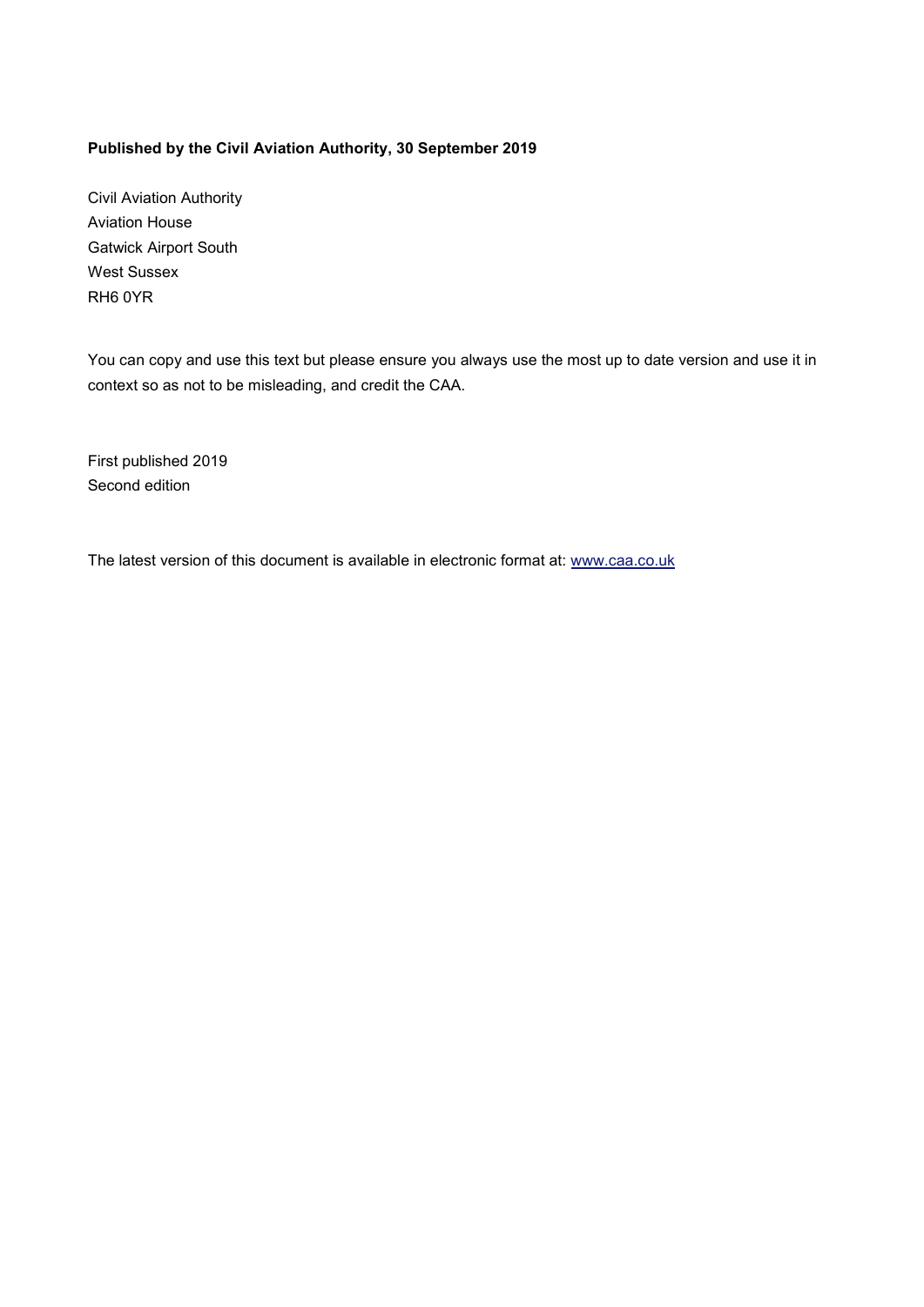# <span id="page-2-0"></span>**Contents**

| 3                                                                            |
|------------------------------------------------------------------------------|
| The CAA's response to GAL's Environmental Impact Assessment Scoping Report 4 |
| 4                                                                            |
| 5                                                                            |
| 5                                                                            |
| 5                                                                            |
| 6                                                                            |
| 6                                                                            |
|                                                                              |
| 7                                                                            |
| 8                                                                            |
|                                                                              |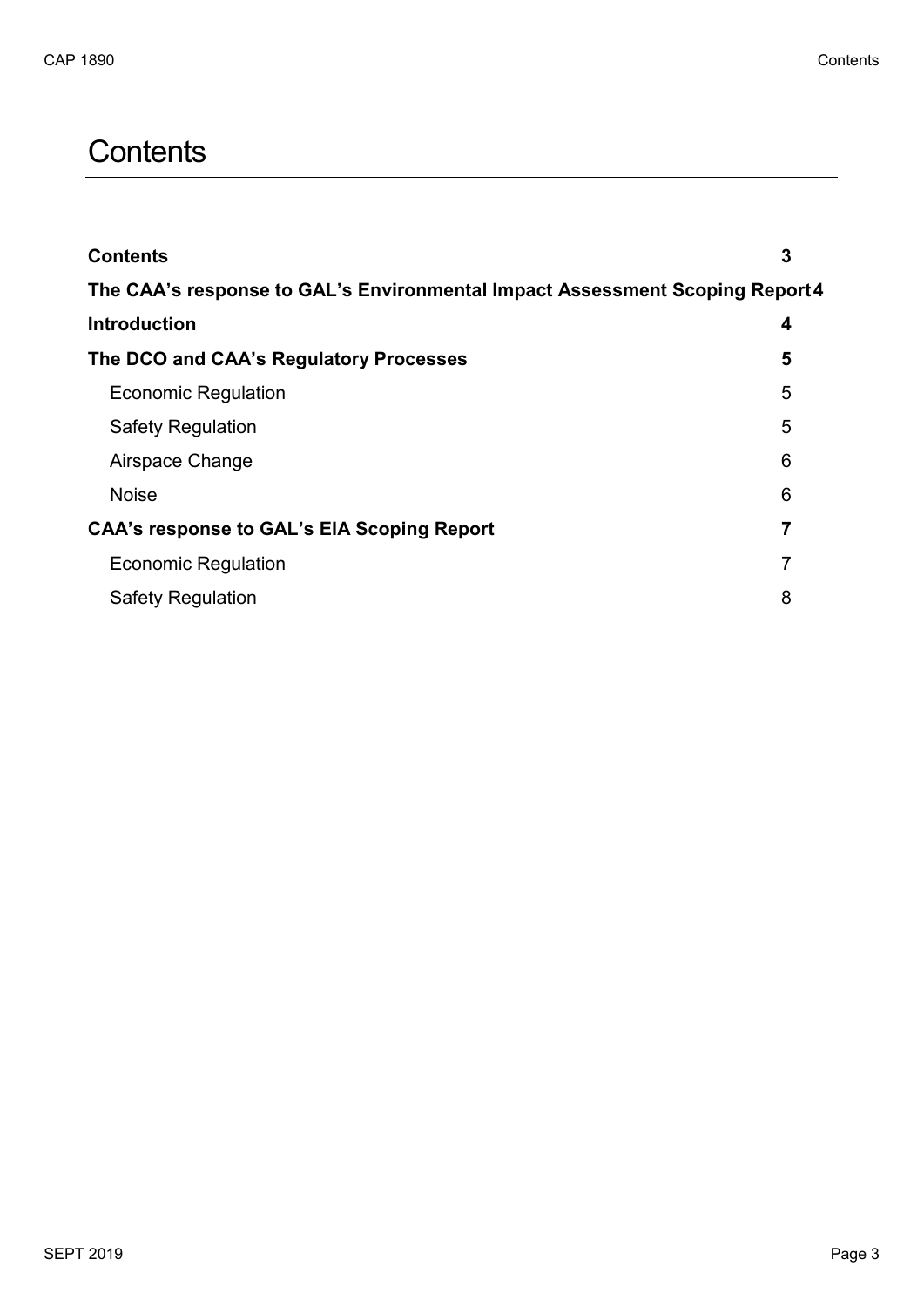# <span id="page-3-0"></span>The CAA's response to GAL's Environmental Impact Assessment Scoping Report

# <span id="page-3-1"></span>**Introduction**

| $\mathbf{1}$ . | The CAA is the UK's specialist aviation regulator. We work so that: |
|----------------|---------------------------------------------------------------------|
|----------------|---------------------------------------------------------------------|

- the aviation industry meets the highest safety standards. We regulate the safety of airport design against UK, European and international safety criteria.
- consumers have choice, value for money, are protected and treated fairly when they fly. We regulate (currently through a set of 'commitments' which expire in March 2021) the costs of operating Gatwick airport and certain service quality targets.
- airspace is well managed. We make decisions on proposals to change airspace design, which we do against the background of Directions<sup>1</sup> and environmental guidance from the Secretary of State.
- the aviation industry manages security risks effectively.
- 2. We also provide the government, and third parties on a commercial basis, with environmental advice as requested, including information about the noise effects of aviation operations. In general, it is for government to determine environmental policy and for the CAA, where required, to implement such policy as it relates to our functions.
- 3. We welcome the opportunity to respond to Gatwick Airport Limited's (GAL) Environmental Impact Assessment (EIA) scoping report in our capacity as a prescribed statutory consultee in the planning process.
- 4. By way of general introductory comment, in paragraphs 5 to 15 we provide a high-level overview of our regulatory roles and how they relate to the Development Consent Order (DCO) process. In paragraphs 16 to 19 we explain how we approached our consideration of GAL's EIA scoping report. In paragraphs 20 to 37 we provide such comments as we have at this stage on those chapters of GAL's EIA scoping report that relate to the CAA's regulatory roles.
- 5. For further information about the CAA's responsibilities or on any of our comments in this paper, please contact us at [DCO.Coordination@caa.co.uk.](mailto:DCO.Coordination@caa.co.uk)

<u>.</u>

<span id="page-3-2"></span><sup>1</sup> The Civil Aviation Authority (Air Navigation) Directions 2017 (as amended by The Civil Aviation Authority (Air Navigation) (Amendment) Directions 2018)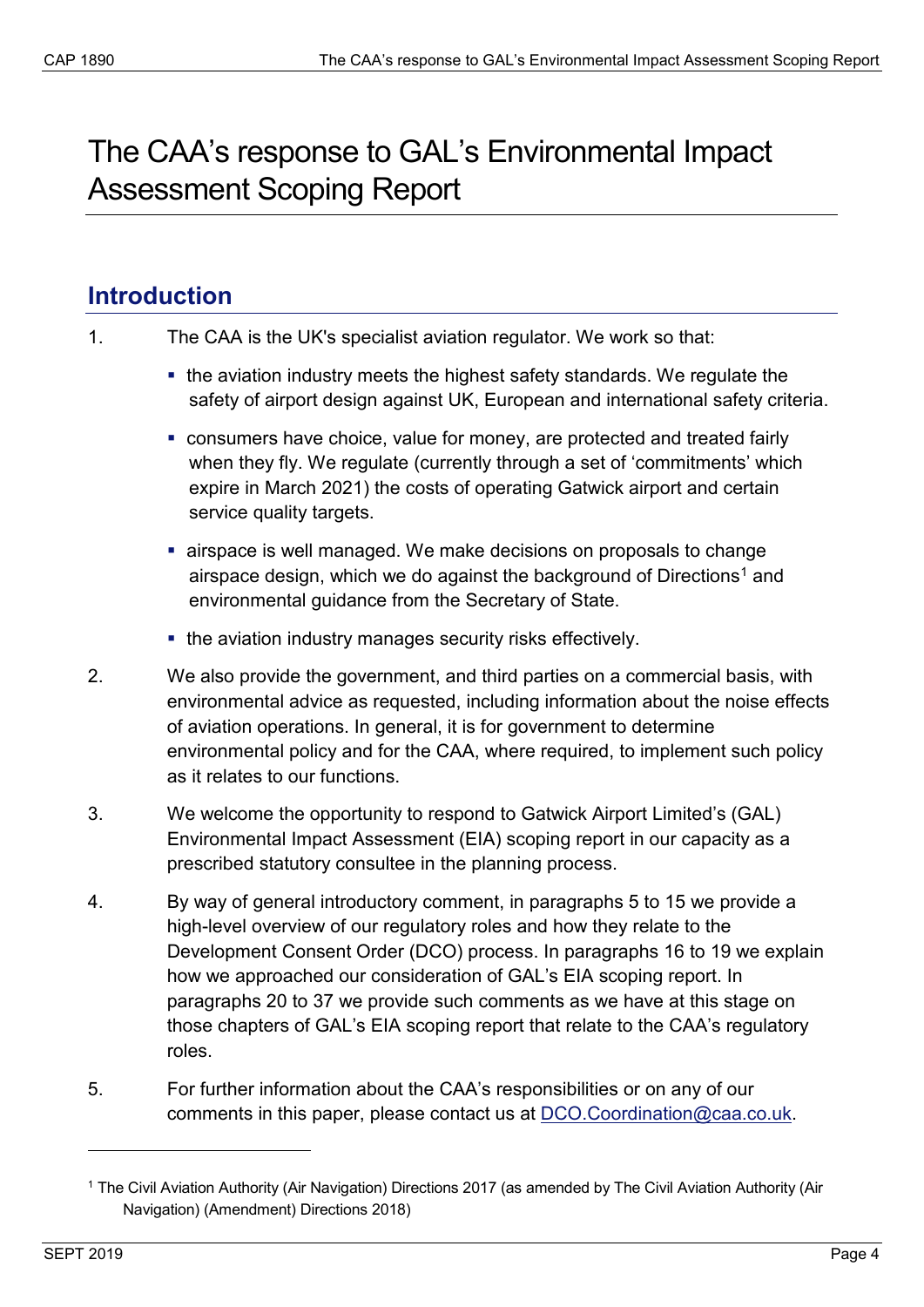# <span id="page-4-0"></span>**The DCO and CAA's Regulatory Processes**

6. In addition to obtaining a DCO, GAL will also be required to obtain a number of regulatory approvals from the CAA in order for the northern runway to be used as proposed. The CAA's regulatory approval processes will continue throughout the planning and construction phases. The environmental statement that will form part of GAL's DCO application will contain topics which are relevant to the CAA's regulatory processes. The most significant regulatory areas are as follows.

## <span id="page-4-1"></span>**Economic Regulation**

7. The CAA is the economic regulator of GAL. In carrying out our economic regulation the CAA's primary duty, as set out in s. 1(1) of the Civil Aviation Act 2012 (the CAA12), is to carry out its functions "in a manner which it considers will further the interests of users of air transport services regarding the range, availability, continuity, cost and quality of airport operation services". The other matters to which we must have regard are set out in s.1(3) of the CAA12, including (in S.1.(3)(d)) that we should have regard to the need to secure that GAL can take reasonable measures to reduce, control or mitigate the adverse environmental effects of the airport and associated facilities.

## <span id="page-4-2"></span>**Safety Regulation**

- 8. The CAA has a number of safety oversight responsibilities in the UK. The CAA oversees the safety of aircraft and air navigation, the control of air traffic, air traffic services personnel, the licensing of aerodromes and air crew.
- 9. The CAA is the national supervisory authority for the certification of air navigation services (ANS) providers covering the requirements of Regulation (EU) No. 1035/2011. Those requirements include technical and operational competence and capability, specific requirements for the provision of air traffic services, meteorological services, aeronautical information services and communication, navigation or surveillance services.
- 10. The CAA is also the designated competent authority for the licencing of aerodromes under Regulation (EU) No. 139/2014.The licensing process ensures continuous oversight of safety standards at civil aerodromes. Since this regulation came into force in 2014, Gatwick Airport's aerodrome licence has been converted to an EASA compliant licence.
- 11. Safety assurance of proposed changes can only be provided if the proposer submits to the approving authority a fully detailed concept of operations for how it intends to achieve an acceptable level of safety.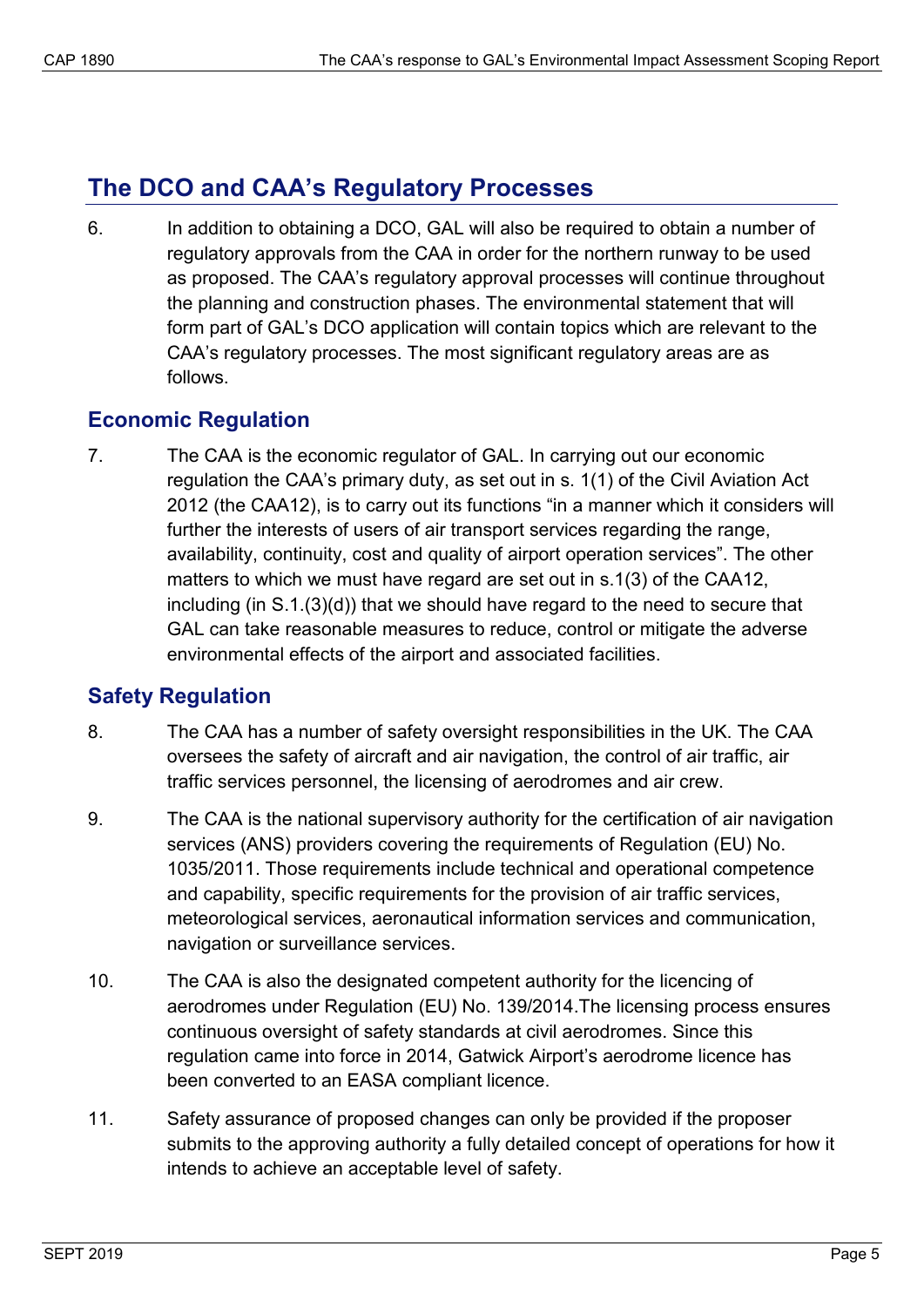12. It might not be possible to issue some approvals without trialling the operation first. In such circumstances, permission to operate a trial may sometimes be given so that the operator can demonstrate that the concept works as intended (potentially with further mitigating action required to ensure the concept meets all requirements).

## <span id="page-5-0"></span>**Airspace Change**

- 13. The CAA is responsible for making decisions on proposals to change airspace design. As part of that decision-making role, we take into account a range of factors including safety, efficiency and guidance on environmental objectives from the Secretary of State. The evidence we use to consider those factors, and how it should be prepared, is set out in our regulatory process 'Airspace Design: Guidance on the regulatory process for changing airspace design including community engagement requirements'(CAP1616).
- 14. As set out in the Government's Airports National Policy Statement (ANPS), we expect any airspace changes associated with the northern runway proposals to follow the CAA's airspace change process as set out in our guidance in CAP1616. Our guidance specifies the evidence we need from the organisation sponsoring an airspace change, including the relevant environmental data and the methodologies for producing it.
- 15. The CAA also has a decision-making role for changes to air traffic control (ATC) operational procedures (which could have similar noise effects to airspace change proposals). Such planned and permanent redistributions of air traffic (PPRs) essentially concern changes in the way existing airspace is used, rather than changes in the airspace design itself. Only certain PPR proposals (known as 'relevant PPRs'), which are likely to have a potential noise impact on the ground, will need to go through the approval process. The CAA recently consulted<sup>2</sup> on the decision-making process it will use for PPRs, with the aim of having it in place by 1 November 2019. The CAA's proposal is to use a process similar to that in CAP 1616.

### <span id="page-5-1"></span>**Noise**

- 16. The CAA has three key roles concerning aviation noise:
	- Deciding whether or not the design of airspace can be changed (in accordance with government, law and noise policy);
	- **Provide technical advice in relation to noise around the London designated** airports and publishing information about noise levels and noise exposure;

-

<span id="page-5-2"></span><sup>2</sup> See<https://consultations.caa.co.uk/policy-development/ppr-decision-making-process/>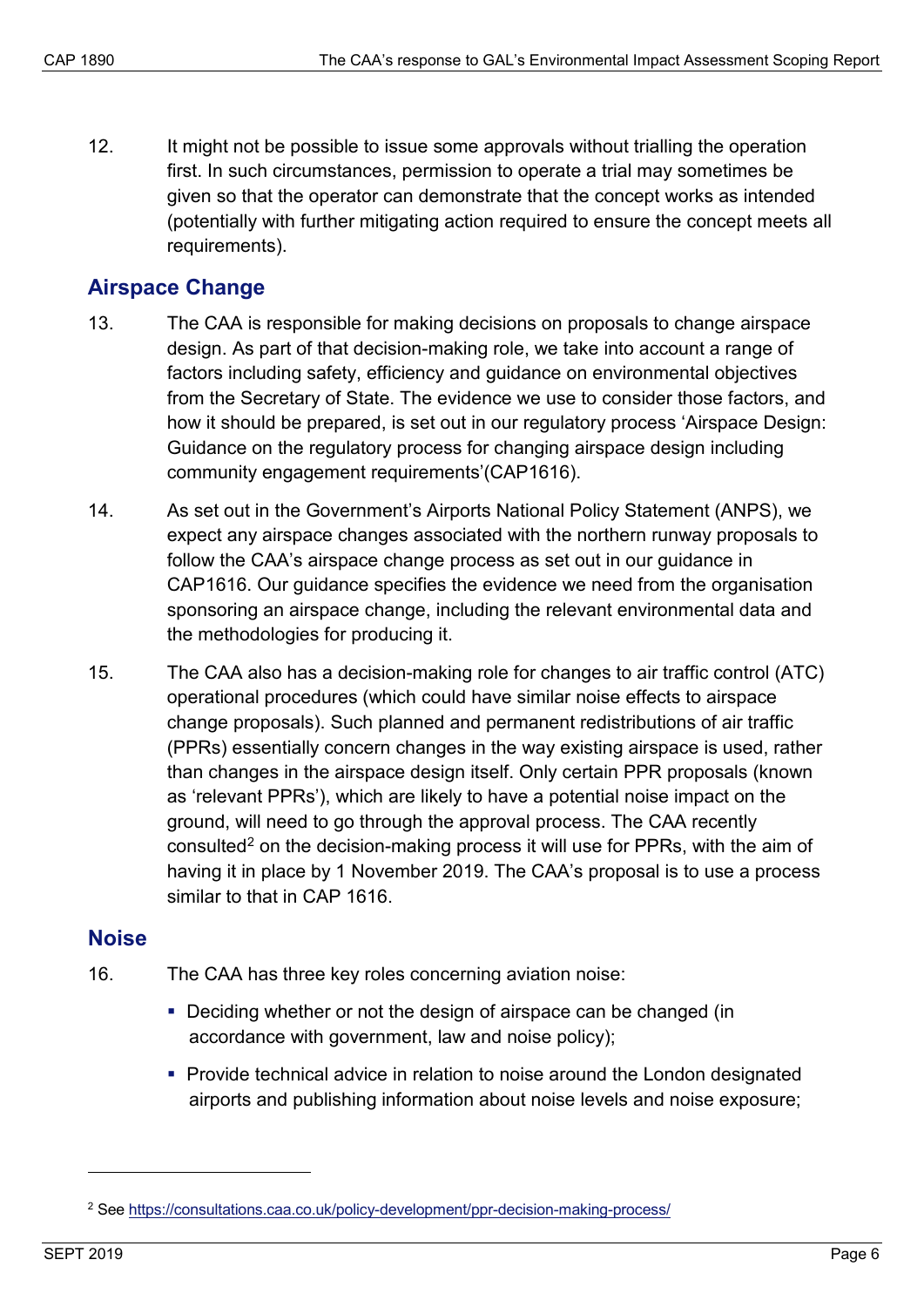- Collaborating on and reviewing research into the effects of noise and how they can be reduced and offering advice to Government on these effects.
- 17. The CAA also has a duty to publish information on adverse environmental effects of aviation.

## <span id="page-6-0"></span>**CAA's response to GAL's EIA Scoping Report**

- 18. To a significant extent, the CAA's regulatory processes will run in parallel with the DCO process, but not conclude until after the DCO application has been submitted. Accordingly, the CAA may be asked by the Planning Inspectorate ("PINS") and the Secretary of State to provide an interim opinion regarding the viability of GAL's scheme.
- 19. It would therefore be prudent for the EIA scope and methodology to be consistent with the requirements of the CAA's regulatory processes in order to avoid duplication and aid clarity for stakeholders. Where this is not possible, we suggest that GAL explains its choice of methodology with great care and sets out the difference between the methodology used for EIA purposes and that to be used for the purposes of any submissions seeking CAA approval.
- 20. We have considered GAL's EIA scoping report on that basis, and we are using this response to inform PINS of the information we consider should be provided in GAL's environmental statement. In particular, we have considered GAL's proposed scope and methodology to assess and mitigate the environmental effects of [expansion]. We have only commented on relevant EIA topics.
- 21. Our response below contains comments on those aspects of GAL's EIA Scoping Report that relate to our regulatory roles.

### <span id="page-6-1"></span>**Economic Regulation**

- 22. Our current approach to the economic regulation of GAL is based on relatively light touch arrangements, with airlines and GAL negotiating a set of contractual 'commitments' that encompass price and quality of service levels. The evidence that we have at present, including the relative level of competitive pressures on Gatwick and the steps it has taken and is taking to expand capacity suggest that this is a reasonable and proportionate approach.
- 23. The commitments cover, among other things, the maximum level of airport charges that GAL can levy and a system of rebates if GAL misses certain service quality targets. The current commitments expire in March 2021, and GAL and its airline customers are discussing a proposed new set of commitments that are currently anticipated to last until 2024 or 2025. If agreement can be reached we will check whether the deal makes sense for consumers and look to implement it as conditions of GAL's economic licence (issued by us under s.15 of the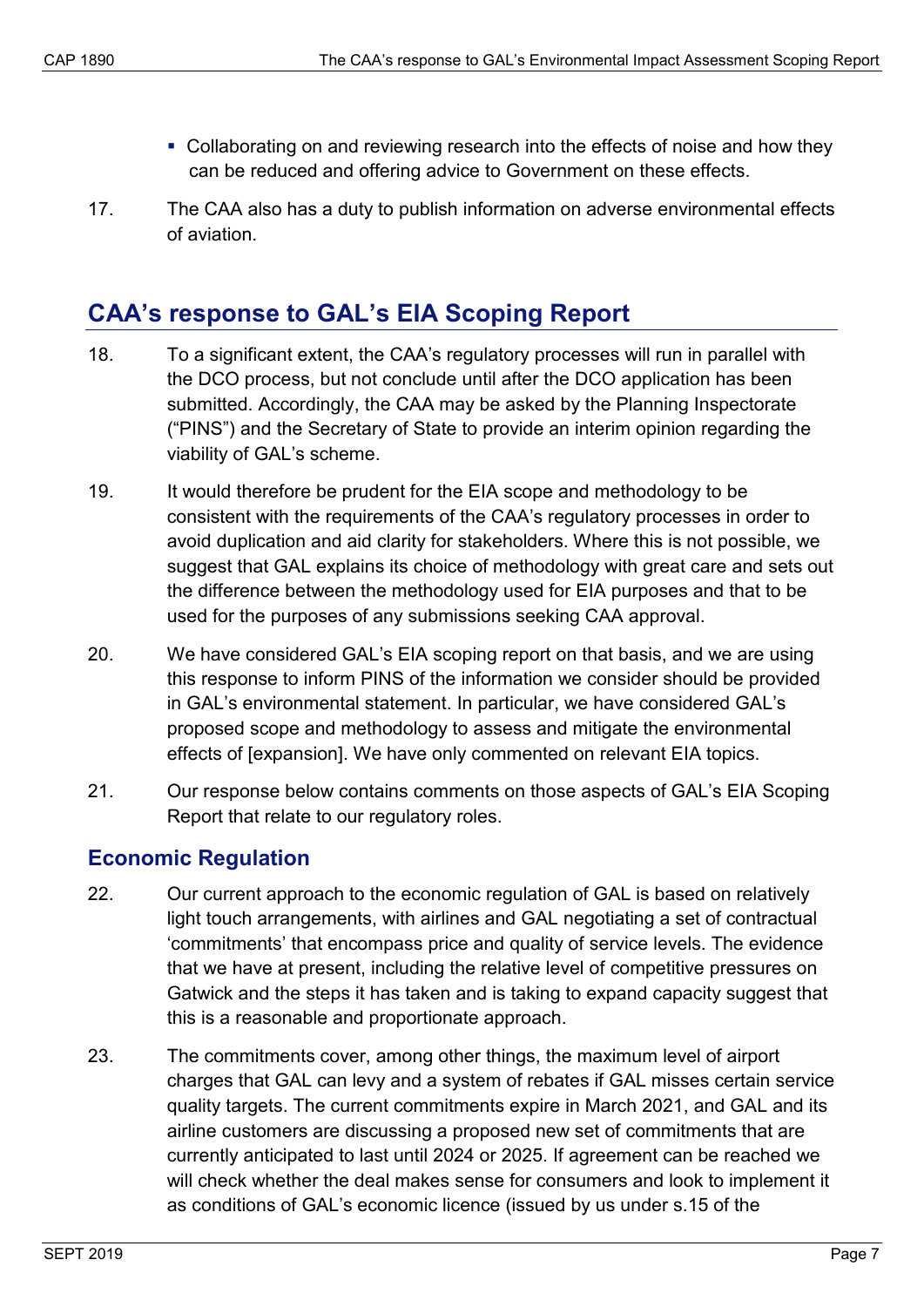CAA12). However, if the airlines and airport cannot reach agreement or we need to take additional steps to protect consumers then we would need to consider making further regulatory interventions.

- 24. Consistent with our primary duty to protect consumers we consider that GAL should be mindful of, among other things:
	- the efficiency of the costs of GAL's environmental mitigations (which we interpret broadly to include that there is a clear statutory driver on GAL to incur the costs, that GAL has identified the most efficient option and that its costs of delivering such options are efficient);
	- levels of service quality and resilience, both during the construction period and when the northern runway is operational. When we reviewed the impact of GAL's commitments framework in 2016 we identified some potential concerns, including relatively poor levels of on-time performance and GAL's possible slowness in expanding airfield capacity in response to stronger than expected traffic growth.
- 25. In our role as a Statutory Consultee for GAL's DCO we will need to consider issues relating to economic regulation. We would expect GAL to demonstrate an overall business case for its plans showing how its proposals are in the interests of consumers and are affordable for airlines and financeable. In addition, if GAL is able to bring the present round of negotiations with airlines to a successful conclusion, this will support the existing light touch approach to economic regulation at Gatwick Airport.
- 26. On a more specific issue, the "indicative phasing" in Table 5.3.1 suggests that work on the new pier (Pier 7) won't take place until 2032-34. However, paragraph 7.6.57 suggests that the peak slots on the new runway are likely to have been filled by 2029. GAL should indicate how it intends to accommodate the increased number of air traffic movements (ATMs) before the new pier is available, and whether there will be any consequential effects on any of the topics considered in the EIA.

### <span id="page-7-0"></span>**Safety Regulation**

27. Air travel, as with all other forms of transport, presents safety risks to consumers on board aircraft and the public (third parties).

#### **Safety on board the aircraft (in flight or at the aerodrome)**

28. The CAA has the following comments on the aspects of the EIA scoping report relating to safety on board aircraft:

| Para No.  | l Comment                                                                     |
|-----------|-------------------------------------------------------------------------------|
| l General | At some places throughout the scoping report and its appendices the documents |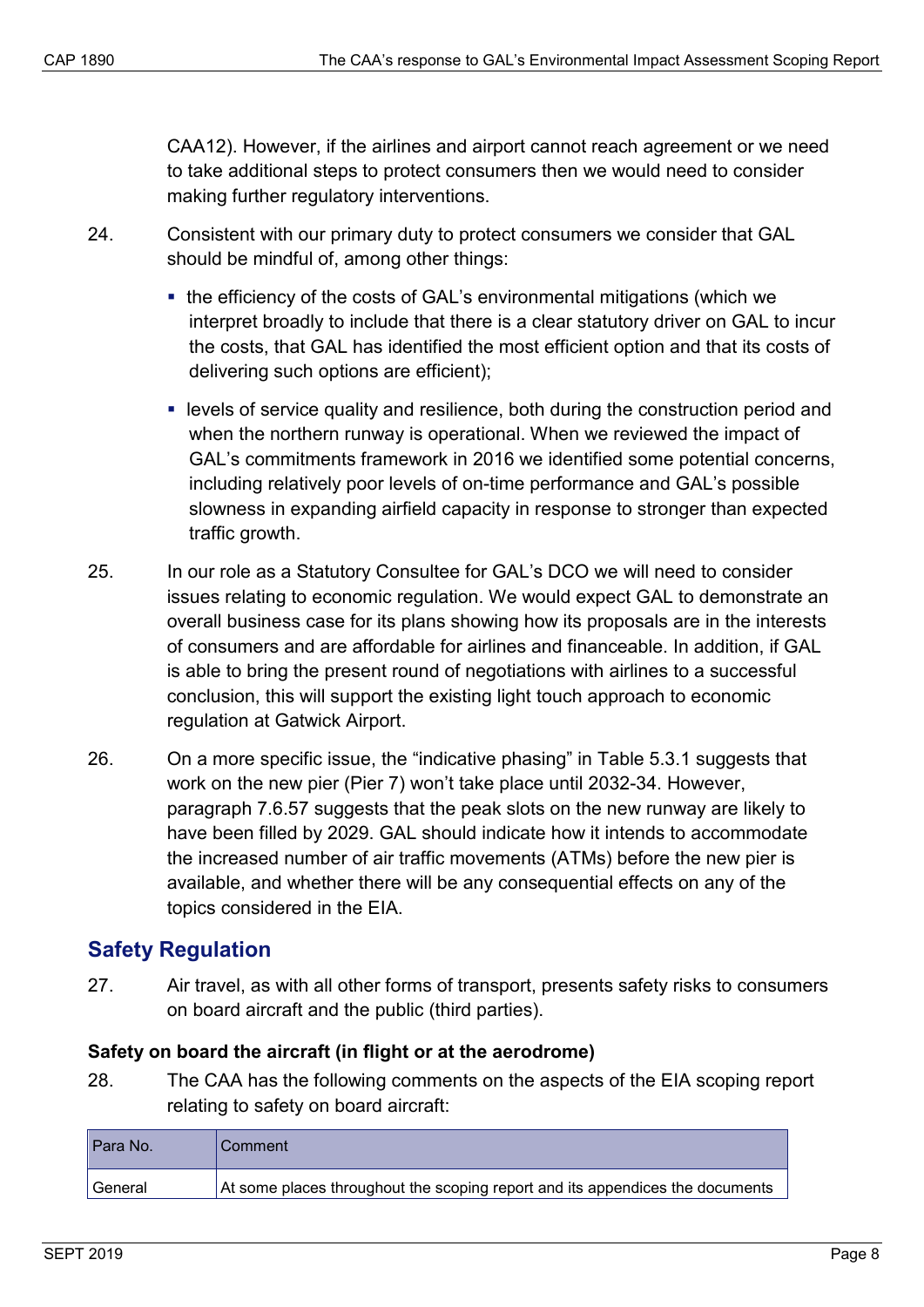| Para No.                                           | Comment                                                                                                                                                                                                                                                                                                                                                                                                                                                                                                                                                                                                               |
|----------------------------------------------------|-----------------------------------------------------------------------------------------------------------------------------------------------------------------------------------------------------------------------------------------------------------------------------------------------------------------------------------------------------------------------------------------------------------------------------------------------------------------------------------------------------------------------------------------------------------------------------------------------------------------------|
|                                                    | refer to CAP 168: Licensing of Aerodromes (Civil Aviation Authority, 2019) and<br>Articles 211 and 212 of the Air Navigation order, in relation to aerodrome<br>licensing. Gatwick Airport certification is conducted against the requirements of<br>the EU Basic Regulation and its supporting regulations, notably EU Regulation<br>139/2014 (the Aerodrome Regulation). EU regulations are issued by the<br>European Aviation Safety Agency (EASA). CAP 168 is no longer applicable and<br>should be referred to only for guidance should there be no material covering a<br>subject in the EASA issued documents. |
| 4.2.6                                              | The use of existing taxiway Juliet has an aircraft wingspan restriction during<br>present northern runway operations.                                                                                                                                                                                                                                                                                                                                                                                                                                                                                                 |
| 5.2.6                                              | The reference to "a separation distance of 210 metres between it and the main<br>runway, the distance required to meet European Aviation Safety Agency<br>standards for closely spaced parallel runways" is not fully correct. This distance<br>refers to parallel non-instrument runways. The distance for parallel instrument<br>runways is 1036m. EASA does not specify a distance where one runway is<br>instrument and one is non-instrument, as is the situation at Gatwick.                                                                                                                                    |
| 5.2.28                                             | Reference is made to the maximum building height of 9m in the proposed re-<br>provided fire training ground. The existing fire training rig (an aircraft mock-up)<br>has a fin height of 20m. It is suggested that reference be made whether the<br>existing training rig would be repositioned or a new one provided.                                                                                                                                                                                                                                                                                                |
| 7.8.7                                              | The para states that "Only smaller 'Code C' aircraft (ie <36 m wingspan (not<br>Boeing 767 and larger)) would use the northern runway". This should refer to<br>B757 aircraft rather than 767.                                                                                                                                                                                                                                                                                                                                                                                                                        |
| 7.8.47                                             | The start of the take-off roll for the northern runway in the predominately west<br>direction is over 600m further west than the main runway and de-rated take-off<br>thrust would normally be used so the accuracy of the following statement needs<br>to be challenged:<br>"During routine operations, only departures would use the northern runway. The<br>majority of these would be above 1,000 ft before they leave the airfield".                                                                                                                                                                             |
| 7.14.7                                             | The list of guidance documents could usefully also include the EU Aerodrome<br>Regulation (139/2014).                                                                                                                                                                                                                                                                                                                                                                                                                                                                                                                 |
| Appendices:<br>Transport<br>accident<br>(airborne) | The appendix states "A new Runway End Safety Area (RESA) is proposed to be<br>established for the proposed northern runway usage which would reduce the risk<br>to a tolerable level. Any intolerable risk under Department of Transport guidelines<br>would therefore be designed out". The CAA supports the proposal to implement a<br>new RESA and for that RESA to be of the distance recommended in the EU<br>Regulation 139/2014 (the Aerodrome Regulation).                                                                                                                                                    |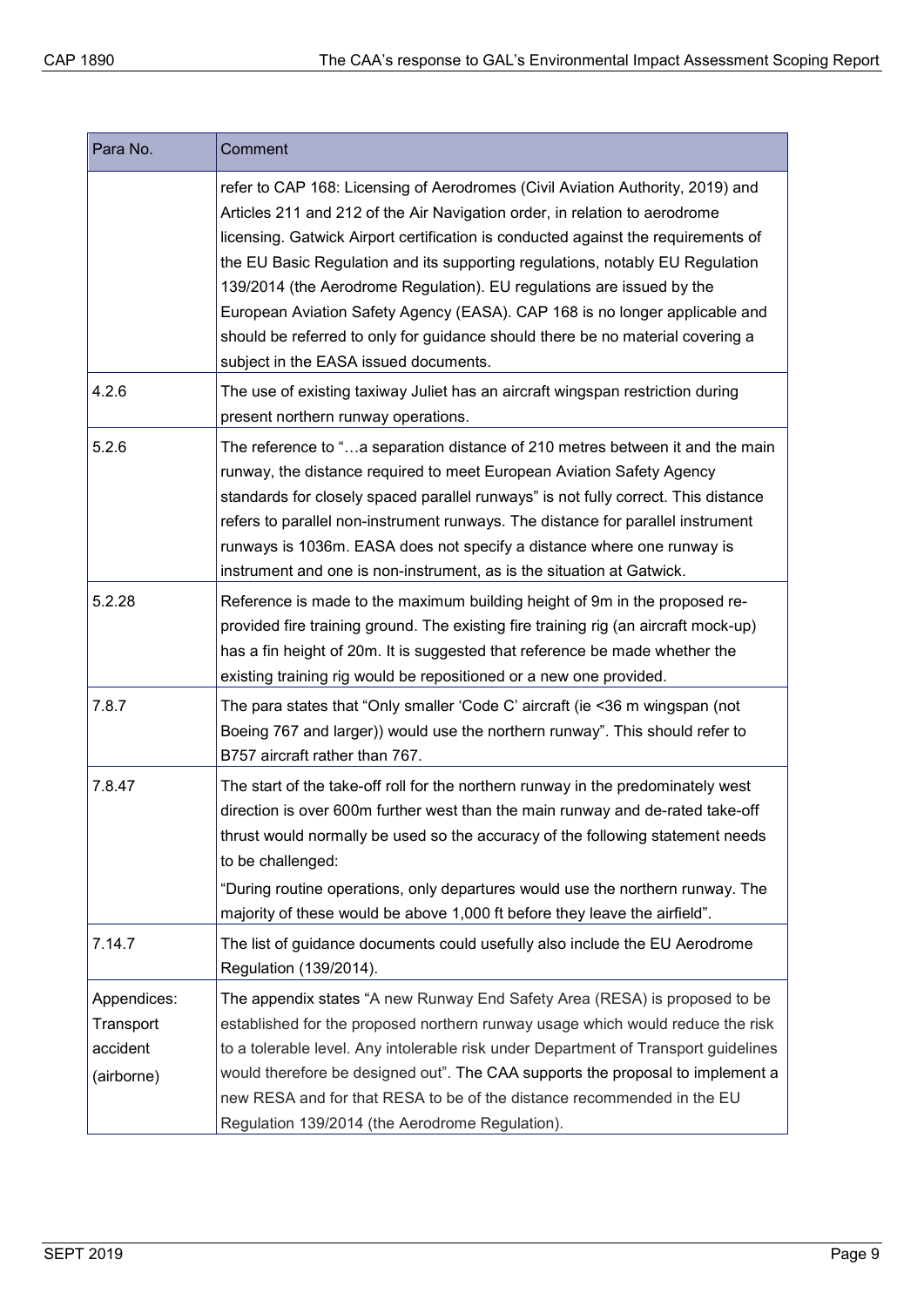#### **Public Safety**

- 29. Public or third-party risks are often described as individual or societal risk. In the context of the DCO process, the responsibility for judging the tolerability of public safety lies with the relevant decision maker who is able to weigh the benefits of a proposal against the safety risks. This would include PINS and the Secretary of State in considering the DCO application.
- 30. The CAA has no specific policy or regulatory role regarding the tolerability of third-party safety risks. The CAA can provide support to aid the assessment or decision maker, such as provision of accident statistics or mandatory occurrence reporting data.
- 31. In Appendix 7.14.1, the entry for Transport Accident (airborne) justifies scoping out this risk because of the existing CAA/EASA safety requirements, the introduction of a RESA, and because "the proposals would not result in a change to airspace". However, as noted above, the CAA has no regulatory role regarding the tolerability of third-party safety risks, and so some further evidence should be presented to justify scoping out such risks.

#### **Airspace Change**

32. GAL asserts at various points in its EIA Scoping Report that its planned alterations to the northern runway will not require it to submit an airspace change proposal (ACP): for example, paragraph 3.2.10, describing the preferred development scenario, states:

> "the airport would remain a two terminal operation […] and would not require changes to flight paths from the current arrangements."

However, paragraph 7.8.46 states that:

"the Project does not require changes to the existing flight paths to or from the airport, other than the adjusting of the flightpath to and from the northern runway 12 metres further north. A formal 'airspace change process' is unlikely to be required to enable the dual runway operation."

- 33. We understand from this that, in GAL's view, the proposals would not be a change in airspace design since the conventional SIDs for the standby runway, which are already notified, would continue to be used under GAL's proposed plans.
- 34. Paragraph 8.7.4 states that:

"Whilst it is considered that an airspace change to enable dual runway operations is unlikely to be required, GAL will submit a Statement of Need within the scope of the CAP1616 process at the appropriate time to the CAA."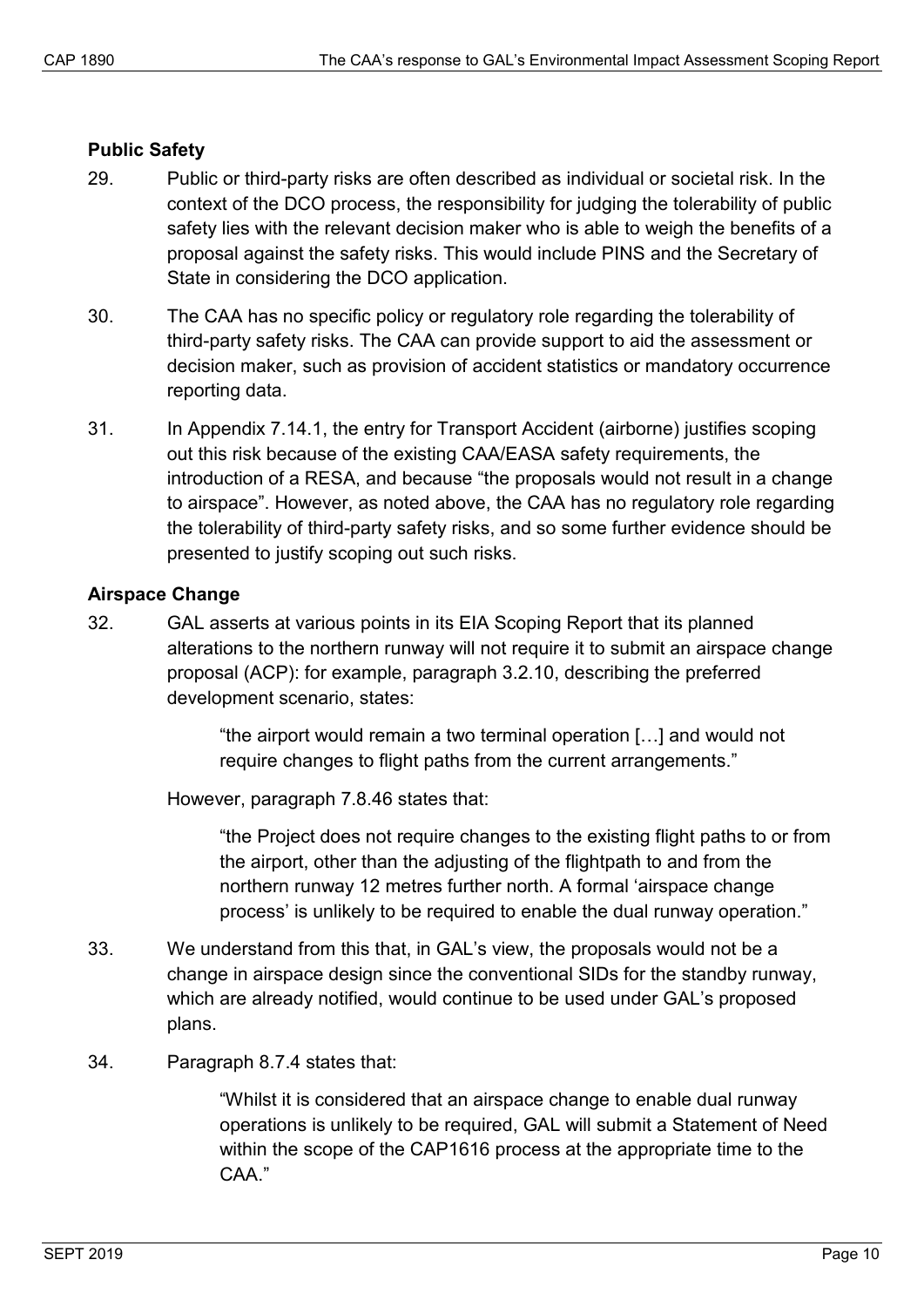However, it is not clear from the text preceding this paragraph whether the Statement of Need is to be related to FASI- S, or to the application for dual runway operations. This should be clarified by GAL.

- 35. Based on our current understanding of GAL's proposals (which has been informed by meetings with GAL as well as the EIA Scoping Report), our preliminary view is that GAL are correct to assume that there may M be no need to go through the full airspace change process for reconfiguration of the northern runway. However, we would expect GAL to submit a Statement of Need in that regard, which will trigger the formal process to determine which parts, if any, of the airspace change process in CAP1616 it will need to follow. This Statement of Need is independent of any requirement under FASI-S arrangements.
- 36. Even if no ACP is required by GAL to implement its proposed dual runway operations, it may qualify as a PPR. GAL should mention this possibility in its scoping document, as if it does qualify, then there will be a process to be followed in which the CAA is a decision-maker. As noted above, the CAA recently consulted on its proposed PPR decision-making process with the intention of having that process in place by 1 November 2019. That process includes a review of environmental impacts similar to that described in CAP 1616. Based on our current understanding of GAL's proposals (which has been informed by meetings with GAL as well as the EIA Scoping Report), our preliminary view is that the proposed dual runway operations are unlikely to fall within the full PPR process.
- 37. Airports and ANSPs are expected to inform and engage overflown communities about aircraft operational change and change to aircraft movements when such changes could have a noise impact on communities. The Air Navigation Guidance 2017 and direction 15 of the Airspace Directions given to the CAA requires us to produce guidance on transparency and engagement for such operational changes to airspace usage not covered by ACPs or PPRs. This guidance is described in detail from page 97 of CAP 1616. Although the CAA has no decision-making role concerning such changes, we would expect GAL to publish this information where it is relevant to its proposed dual runway operations.
- 38. Since there is a chance that GAL's proposed dual runway operation will result in an ACP or PPR application, the CAA would recommend that the environmental metrics and analysis used in the EIA to be consistent with that required for ACP and/or PPR submissions. In respect of airspace change, CAP 1616 and CAP 1616a<sup>3</sup> provide the relevant methodologies for use in environmental assessments to assist those preparing airspace change proposals. However, it appears to the CAA that those aspects of the EIA which are also part of the ACP

-

<span id="page-10-0"></span><sup>&</sup>lt;sup>3</sup> CAP 1616a is the CAA publication 'Airspace Design: Environmental requirements technical annex'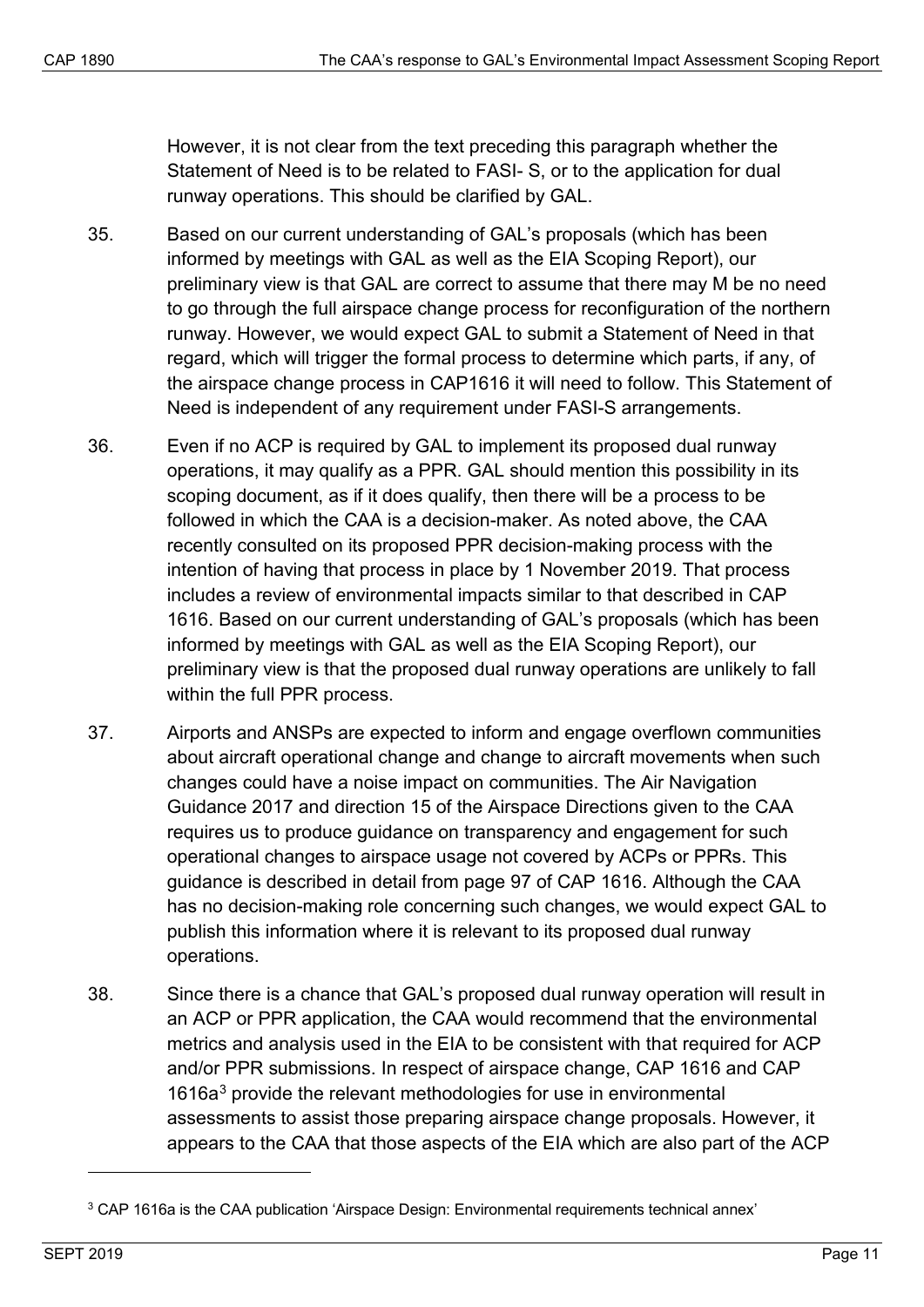process have been defined sufficiently closely that the data and methodologies are consistent, subject to the comments in this response.

#### **Noise**

39. The CAA has the following comments on the aspects of the EIA Scoping Report relating to the assessment of noise and emissions:

| Para No. | Comment                                                                                                                                                                                                                                                                                |
|----------|----------------------------------------------------------------------------------------------------------------------------------------------------------------------------------------------------------------------------------------------------------------------------------------|
| 2.2.9    | Consider the following documents:                                                                                                                                                                                                                                                      |
|          | The Climate Change Act 2008 (2050 Target Amendment) Order 2019                                                                                                                                                                                                                         |
|          | HMRC Technical note - Carbon Emissions Tax, 29 March 2019                                                                                                                                                                                                                              |
|          | Net Zero - The UK's contribution to stopping global warming, Committee on                                                                                                                                                                                                              |
|          | Climate Change, May 2019                                                                                                                                                                                                                                                               |
| 4.5.4    | It would be beneficial to add ATMs and number of passengers should be given on<br>a yearly basis for baseline year and forecast years                                                                                                                                                  |
| 6.2.3    | Terminology differs from established EIA practice, refers to major and substantial<br>rather than significant. Not clear whether both major adverse and substantial<br>adverse effects are classed as significant, or only the latter?                                                 |
| 6.29     | Assessment years do not mention or refer to year of maximum effect - only GHG<br>emissions refers to a worst case scenario in para 7.8.29, but this needs also to be<br>considered for noise and local air quality emissions - the year of maximum effect<br>may be different for each |
| 7.1.1    | Consider the following document<br>The Climate Change Act 2008 (2050 Target Amendment) Order 2019                                                                                                                                                                                      |
| 7.1.2    | Consider the following documents<br>HMRC Technical note - Carbon Emissions Tax, 29 March 2019<br>Net Zero - The UK's contribution to stopping global warming, Committee on<br>Climate Change, May 2019                                                                                 |
| 7.7.29   | "The assessment will follow the guidance of the airport air quality manual<br>(International Civil Aviation Authority, 2011)". Replace 'Authority' with<br>'Organisation'.                                                                                                             |
| 7.8.2    | Consider the following documents<br>Department for Transport, Aviation Policy Framework, March 2013 (DfT, 2013)<br>Consultation response on UK airspace policy: a framework for balanced decisions<br>on the design and use of airspace, 2017                                          |
| 7.8.2    | What time period is this data for? If it is to be assessed for day, evening and<br>night, data should be provided for the three time periods, not 24h                                                                                                                                  |
| 7.8.3    | Consider the following documents                                                                                                                                                                                                                                                       |
|          | Air Navigation Guidance 2017 (ANG), DfT, October 2017                                                                                                                                                                                                                                  |
|          | ICAO Annex 16 noise certification standards                                                                                                                                                                                                                                            |